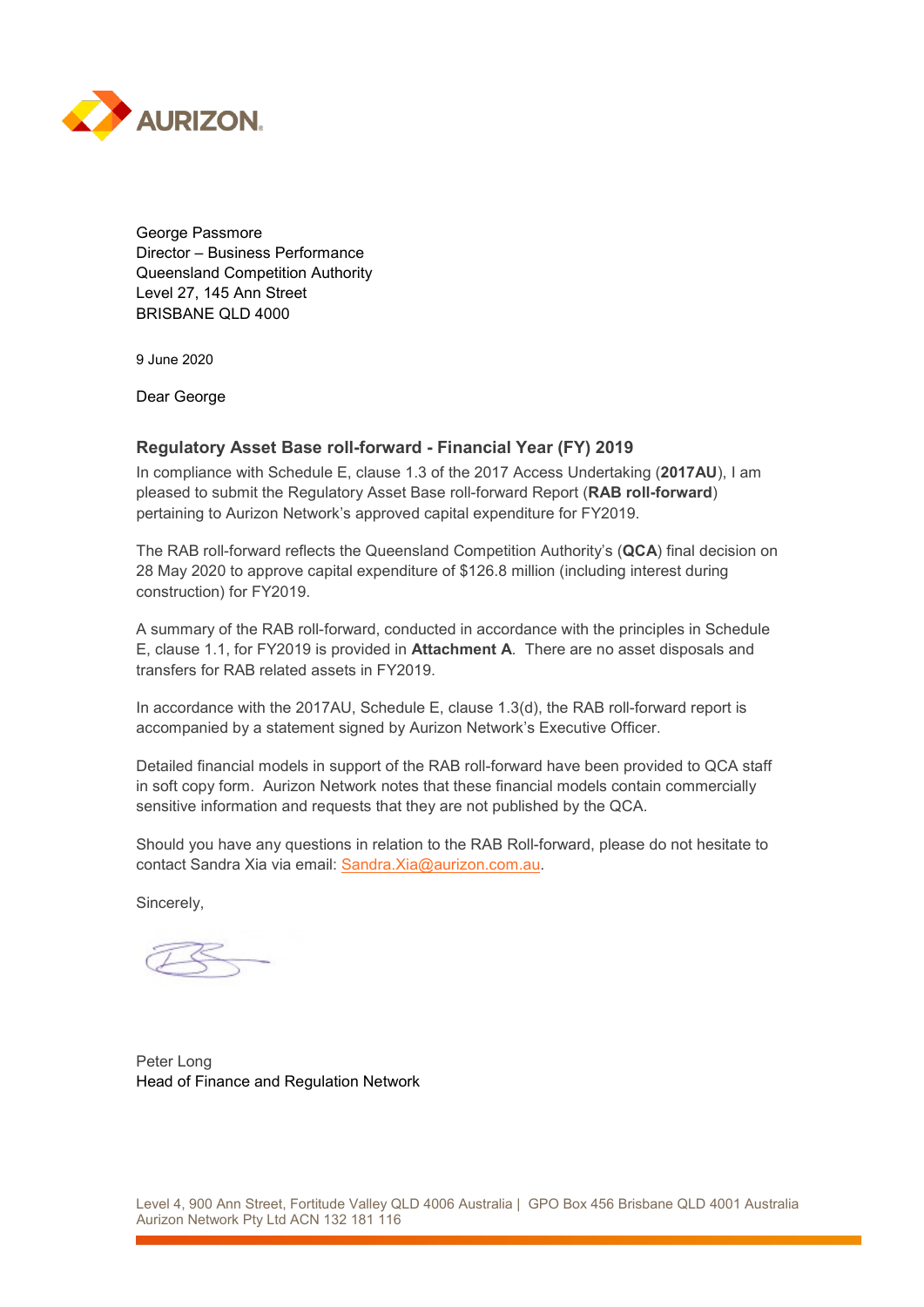

## Attachment A

## **Central Queensland Coal Region – Regulatory Asset Base Roll-forward**

## **Total RAB Assets 2018/19, as of 30 June, 2019**

| System                |                                             | <b>Opening Asset</b><br>Value 2018/19 | 2018/19 Capex | <b>Plus inflation</b> | less depreciation | <b>Closing Asset</b><br>Value 2018/19 | Disposals/transfers      | <b>Closing Asset Value as</b><br>30 June 2019 |
|-----------------------|---------------------------------------------|---------------------------------------|---------------|-----------------------|-------------------|---------------------------------------|--------------------------|-----------------------------------------------|
|                       |                                             | \$000s                                | \$000s        | \$000s                | \$000s            | \$000s                                | \$000s                   | \$000s                                        |
| Goonyella             | (inc Middlemount, Hail Creek and Vermont)   | 1,501,260                             | 43,096        | 25,990                | 105,609           | 1,464,737                             |                          | 1,464,737                                     |
| Blackwater            | (Inc WIRP exc Rolleston and Minerva)        | 1,395,777                             | 52,196        | 24,368                | 91,063            | 1,381,278                             | $\overline{\phantom{a}}$ | 1,381,278                                     |
| Blackwater            | (Rolleston Inc WIRP)                        | 810,344                               | 125           | 13,639                | 49,009            | 775,099                               |                          | 775,099                                       |
| Blackwater            | (Minerva)                                   | 61,762                                | 1,356         | 1,062                 | 4,988             | 59,192                                |                          | 59,192                                        |
| Moura                 | (Inc WIRP)                                  | 319,870                               | 15,633        | 5,646                 | 17,723            | 323,426                               |                          | 323,426                                       |
| Newlands              | (inc NAPE)                                  | 324,001                               | 9,935         | 10,348                | 14,190            | 330,095                               |                          | 330,095                                       |
| <b>GAPE</b>           | (Inc GSE and Byerwen GAPE and Byerwen NAPE) | 972,496                               | 68            | 17,025                | 68,783            | 920,806                               |                          | 920,806                                       |
| Goonyella (Electric)  | (inc Middlemount, Hail Creek and Vermont)   | 240,347                               |               | 4,045                 | 14,232            | 230,165                               |                          | 230,165                                       |
| GAPE (Electric)       | (Inc GSE and Byerwen GAPE and Byerwen NAPE) | 3,697                                 |               | 62                    | 20 <sup>c</sup>   | 3,559                                 | $\overline{\phantom{a}}$ | 3,559                                         |
| Blackwater (Electric) | (Inc WIRP exc Rolleston)                    | 231,752                               | 888           | 3,915                 | 14,852            | 221,703                               |                          | 221,703                                       |
| Blackwater (Electric) | (Rolleston Inc WIRP)                        | 193,998                               |               | 3,265                 | 10,787            | 186,476                               |                          | 186,476                                       |
| Total                 |                                             | 6,055,305                             | 123,302       | 109,367               | 391,437           | 5,896,536                             |                          | 5,896,536                                     |

Note:

1. Capex is in start of year terms

2. WIRP capex allocations to existing Blackwater and Rolleston users is consistent with UT5 FD allocations